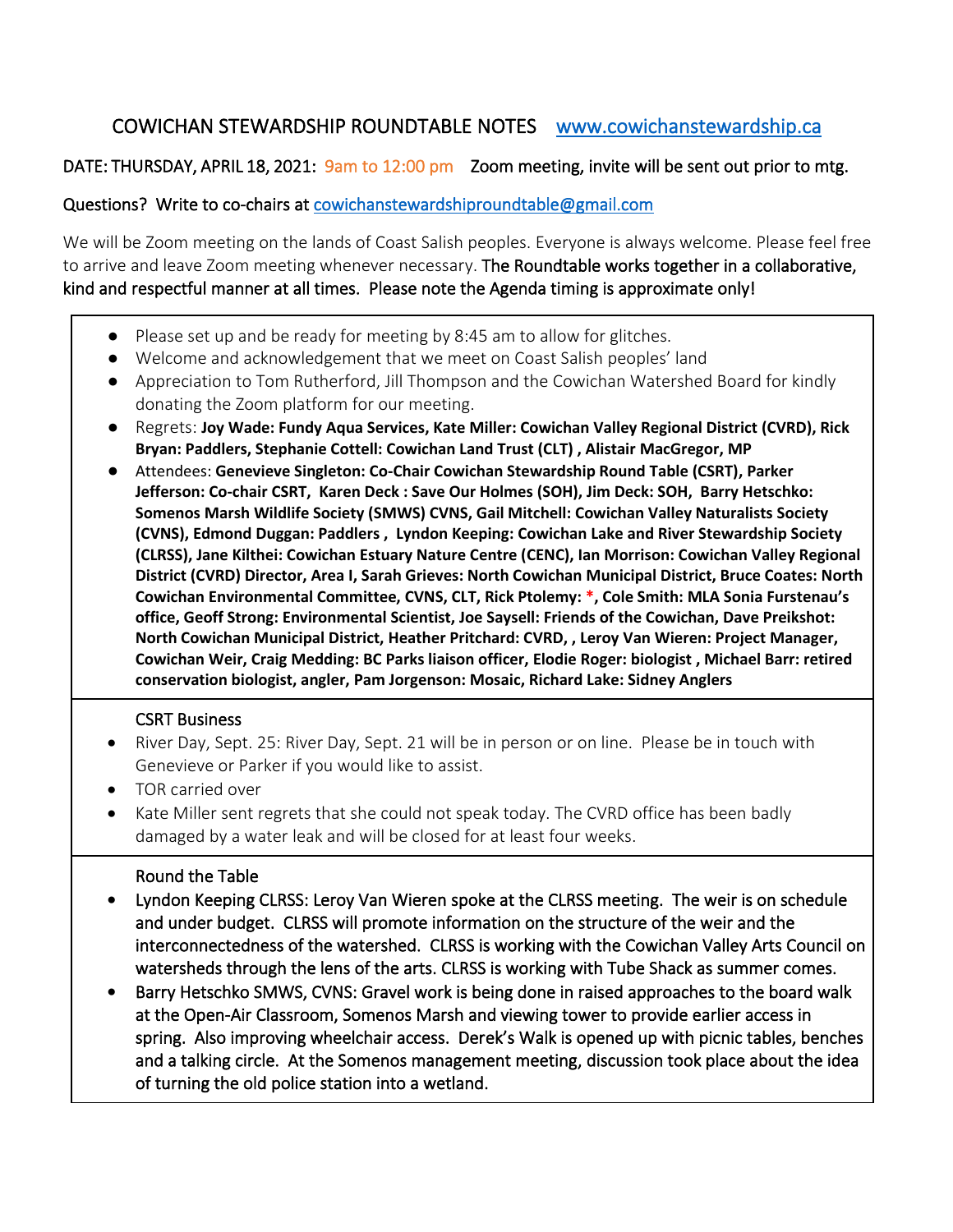- Sarah Grieves NC: introduced herself. She will be working with Dave Preikshot at NC.
- Cole Smith, Sonia Fursteneau assistant: The Legislature in Victoria has just resumed. Among issues of interest are COVID monitoring, whether the Professional Governance Act is accomplishing its goals, proposed changes to the Forest Range Practices Act. Greens want greater conversations with stakeholders and time lines created around old growth logging. He mentioned questionable logging practices on the south end of the island, but didn't give details.
- Edmond Duggan: The study of a play feature on the river at the weir site is close to its funding goal. Tickets will be on sale soon.
- Geoff Strong: Commented on the "anemic" federal government climate plan. He thinks the North Cowichan climate plan is better thought out.
- Dave Preikshot, NC: Is excited to have Sarah Grieves on board. Among her tasks will be monitoring climate change, and working with Indigenous, federal and provincial governments on the reduction of CO2 emissions, reviewing emissions modeling, carbon tax. Sarah Grieves brings experience in public communications, aquatic management, invasive species. Dave mentioned an environmental protection policy which would address issues such as endangered species and wetland stewardship. Genevieve mentioned how challenging it is to make changes to protocols around cutting near creeks and roads. MOTI has jurisdiction, agriculture on private lands have control, but Water Sustainability Act, riparian protection and RAPP are avenues to follow with concerns. Invasive species are the first to take over after logging. The province sets regulations and consequences. Dave has been instructed to inform North Cowichan internal staff on issues such as this. Ian Morrison added that Encon, who have a contract for mowing, trimming make no accommodations and do not always fulfill their entire contract. He added that utilities also have authority over their areas. Barry Hetschko was very concerned about the lack of awareness and care for the protection of rare native plants such as fawn lilies in parks. Fawn lilies take 7 years to regrow. Genevieve will request a meeting with NC re this.
- Jane Kilthei CENC: Native species on trails in Hecate Park have been decimated three times by CVRD. ENC is changing interpretive signs re: native species. CENC is in the final year of ecoaction grant They are hosted a workshop with Dave Polster and Genevieve Singleton on restoration. CENC is looking for opportunities for more education and field work. There was a lot of interest in drip irrigation workshop. Swift water training which provides credentials and skills such as stream monitoring is important for those working in the field.
- Joe Saysell : Joe expressed his strong concerns for the watersheds in second growth forests that are being heavily logged. Cole Smith said that the natural resources ministry is being restructured and that Sonia Furstenau is concerned and active on issues such as this. Joe spoke about the damage done to Stanley Creek riparian area, noting that the developers went ahead without approval. Bird Cage Creek is gone; filled with gravel. You can note the new bench next to the new gas station in Lake Cowichan. The bench is over where Birdcage Creek used to be. Joe spoke about the pressure on the upper river, reminding us that drift boat anchors, and wading on the redds during the months of December, January February and March is harmful to the life cycle of salmon, trout and steelhead.
- Ian Morrison CVRD: Responding to Joe Saysell's concerns, Ian wonders if Lake Cowichan should consider increasing oversight. FLNRORD is looking at how to streamline and increase efficiency.